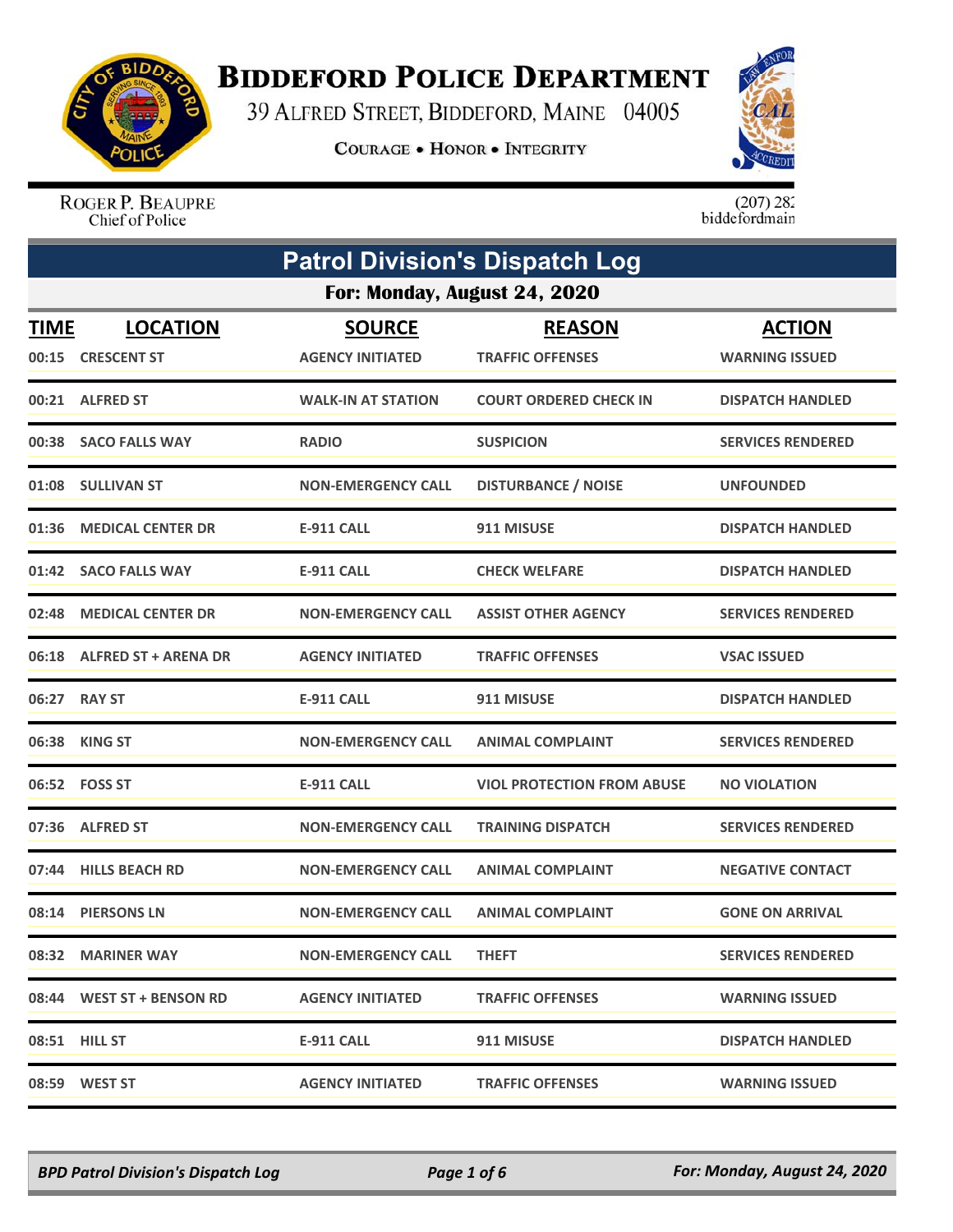| <b>TIME</b> | <b>LOCATION</b>                                       | <b>SOURCE</b>             | <b>REASON</b>                                                          | <b>ACTION</b>             |
|-------------|-------------------------------------------------------|---------------------------|------------------------------------------------------------------------|---------------------------|
|             | 09:08 POOL ST                                         | <b>AGENCY INITIATED</b>   | <b>TRAFFIC OFFENSES</b>                                                | <b>VSAC ISSUED</b>        |
|             | 09:12 HILLS BEACH RD + OLD POOL RD NON-EMERGENCY CALL |                           | <b>ANIMAL COMPLAINT</b>                                                | <b>NEGATIVE CONTACT</b>   |
|             | 09:25 POOL ST                                         | <b>AGENCY INITIATED</b>   | <b>TRAFFIC OFFENSES</b>                                                | <b>WARNING ISSUED</b>     |
|             | 09:38 SOUTH ST                                        | <b>AGENCY INITIATED</b>   | <b>TRAFFIC OFFENSES</b>                                                | <b>WARNING ISSUED</b>     |
|             | 09:43 POOL ST                                         | <b>AGENCY INITIATED</b>   | <b>TRAFFIC OFFENSES</b>                                                | <b>SUMMONS ISSUED</b>     |
|             | <b>CHARGE: OPERATE VEHICLE WITHOUT LICENSE</b>        |                           | OFFENDER: JENNIFER LYNN CHEEVER WATSON  AGE: 31  RESIDENT OF: SACO, ME |                           |
|             | 09:47 SOUTH ST + RIVER RD                             | <b>AGENCY INITIATED</b>   | <b>TRAFFIC OFFENSES</b>                                                | <b>VSAC ISSUED</b>        |
|             | 09:48 ALFRED ST                                       | <b>WALK-IN AT STATION</b> | <b>COURT ORDERED CHECK IN</b>                                          | <b>DISPATCH HANDLED</b>   |
|             | 09:55 POOL ST + SEVIGNY AVE                           | <b>AGENCY INITIATED</b>   | <b>DEBRIS IN THE ROADWAY</b>                                           | <b>REMOVED HAZARD</b>     |
|             | 10:00 SOUTH ST                                        | <b>AGENCY INITIATED</b>   | <b>TRAFFIC OFFENSES</b>                                                | <b>VSAC ISSUED</b>        |
|             | 10:02 FRANKLIN ST + ALFRED ST                         | <b>NON-EMERGENCY CALL</b> | <b>ALL OTHER</b>                                                       | <b>SERVICES RENDERED</b>  |
|             | 10:02 EIGHTH ST                                       | <b>E-911 CALL</b>         | 911 MISUSE                                                             | <b>SERVICES RENDERED</b>  |
|             | <b>10:06 PIKE ST</b>                                  | <b>E-911 CALL</b>         | 911 MISUSE                                                             | <b>NEGATIVE CONTACT</b>   |
|             | 10:09 POOL ST                                         | <b>AGENCY INITIATED</b>   | <b>TRAFFIC OFFENSES</b>                                                | <b>WARNING ISSUED</b>     |
|             | <b>10:10 RIVER RD</b>                                 | <b>AGENCY INITIATED</b>   | <b>TRAFFIC OFFENSES</b>                                                | <b>VSAC ISSUED</b>        |
|             | 10:14 WEST ST                                         | <b>AGENCY INITIATED</b>   | <b>TRAFFIC OFFENSES</b>                                                | <b>NO VIOLATION</b>       |
|             | <b>10:20 MAIN ST</b>                                  | <b>AGENCY INITIATED</b>   | <b>TRAFFIC OFFENSES</b>                                                | <b>WARNING ISSUED</b>     |
|             | 10:22 POOL ST                                         | <b>AGENCY INITIATED</b>   | <b>TRAFFIC OFFENSES</b>                                                | <b>WARNING ISSUED</b>     |
|             | 10:24 SOUTH ST                                        | <b>AGENCY INITIATED</b>   | <b>TRAFFIC OFFENSES</b>                                                | <b>WARNING ISSUED</b>     |
|             | 10:31 POOL ST                                         | <b>AGENCY INITIATED</b>   | <b>ANIMAL COMPLAINT</b>                                                | <b>SERVICES RENDERED</b>  |
|             | 10:32 SOUTH ST + GLENVIEW DR                          | <b>AGENCY INITIATED</b>   | <b>TRAFFIC OFFENSES</b>                                                | <b>WARNING ISSUED</b>     |
|             | 10:38 POOL ST                                         | <b>AGENCY INITIATED</b>   | <b>TRAFFIC OFFENSES</b>                                                | <b>WARNING ISSUED</b>     |
|             | 10:45 SOUTH ST                                        | <b>AGENCY INITIATED</b>   | <b>TRAFFIC OFFENSES</b>                                                | <b>WARNING ISSUED</b>     |
|             | 10:51 ALFRED ST                                       | <b>WALK-IN AT STATION</b> | <b>PAPERWORK</b>                                                       | <b>NO ACTION REQUIRED</b> |
|             | 10:59 SOUTH ST + GLENVIEW DR                          | <b>AGENCY INITIATED</b>   | <b>TRAFFIC OFFENSES</b>                                                | <b>WARNING ISSUED</b>     |

*BPD Patrol Division's Dispatch Log Page 2 of 6 For: Monday, August 24, 2020*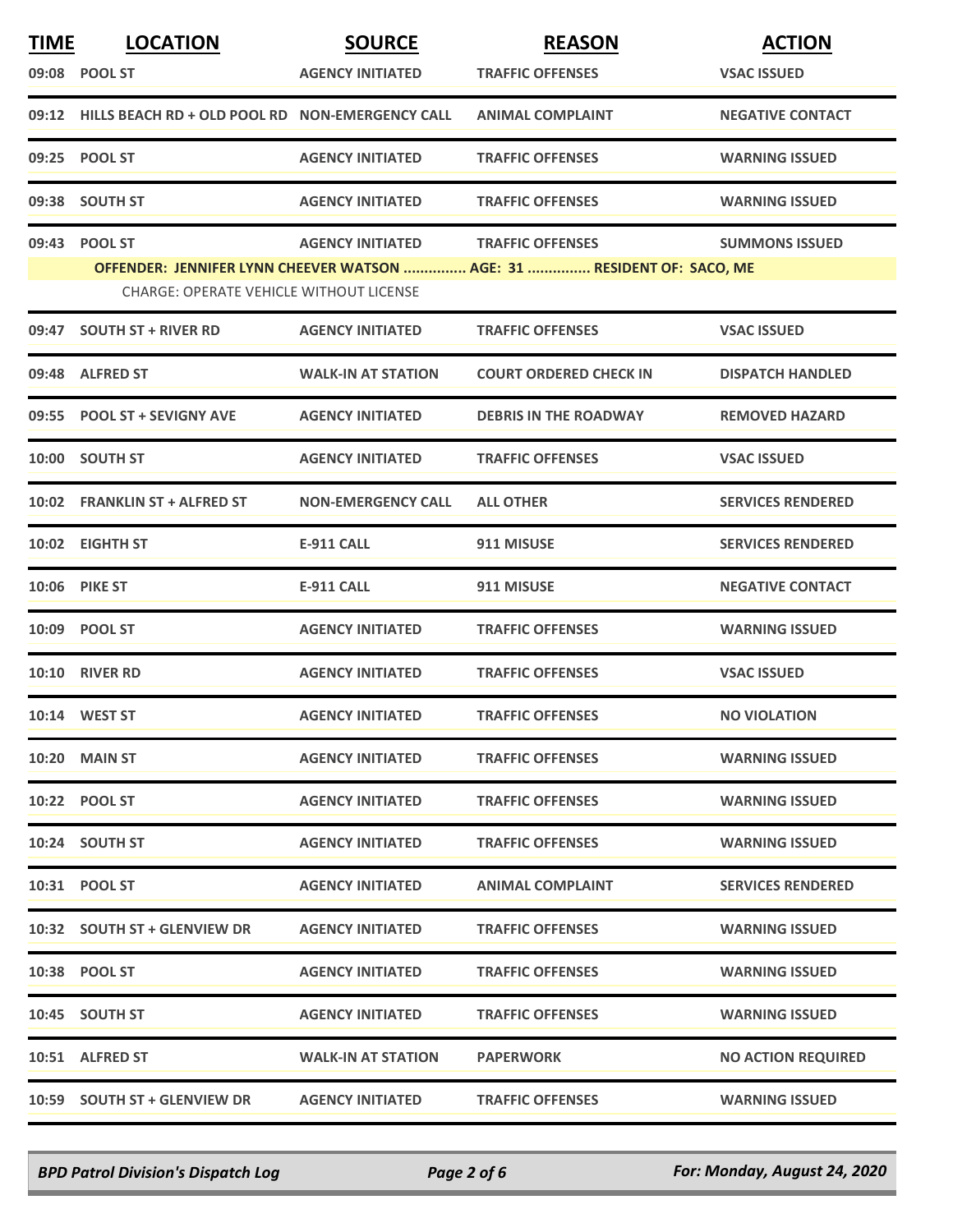| <b>LOCATION</b>               | <b>SOURCE</b>             | <b>REASON</b>                                 | <b>ACTION</b>                                                                                                                        |
|-------------------------------|---------------------------|-----------------------------------------------|--------------------------------------------------------------------------------------------------------------------------------------|
| 11:06 SOUTH ST                | <b>AGENCY INITIATED</b>   | <b>TRAFFIC OFFENSES</b>                       | <b>VSAC ISSUED</b>                                                                                                                   |
| 11:09 PRECOURT ST + ALFRED ST | <b>AGENCY INITIATED</b>   | <b>DISABLED VEHICLE</b>                       | <b>SERVICES RENDERED</b>                                                                                                             |
| <b>RIVER RD</b>               | <b>AGENCY INITIATED</b>   | <b>TRAFFIC OFFENSES</b>                       | <b>VSAC ISSUED</b>                                                                                                                   |
| 11:39 FORTUNES ROCKS RD       | <b>NON-EMERGENCY CALL</b> | <b>ANIMAL COMPLAINT</b>                       | <b>REFERRED OTHER AGENCY</b>                                                                                                         |
| <b>HIGHLAND ST + SOUTH ST</b> | <b>AGENCY INITIATED</b>   | <b>OPER AFTER SUSPENSION</b>                  | <b>SUMMONS ISSUED</b>                                                                                                                |
|                               |                           |                                               |                                                                                                                                      |
| 11:42 LESTER B ORCUTT BLVD    | <b>NON-EMERGENCY CALL</b> | <b>CIVIL COMPLAINT</b>                        | <b>CIVIL COMPLAINT</b>                                                                                                               |
| 11:51 BAKERS WAY              | <b>NON-EMERGENCY CALL</b> | <b>PAPERWORK</b>                              | <b>SERVICES RENDERED</b>                                                                                                             |
| 12:03 ALFRED ST + GRAHAM ST   | <b>E-911 CALL</b>         | 911 MISUSE                                    | <b>SERVICES RENDERED</b>                                                                                                             |
| 12:08 POOL ST + HILL ST       | <b>NON-EMERGENCY CALL</b> | <b>LIGHT MALFUNCTION</b>                      | <b>SERVICES RENDERED</b>                                                                                                             |
| 12:13 PRECOURT ST + CARVER ST | <b>AGENCY INITIATED</b>   | <b>TRAFFIC OFFENSES</b>                       | <b>WARNING ISSUED</b>                                                                                                                |
| 12:15 ALFRED ST               | <b>E-911 CALL</b>         | 911 MISUSE                                    | <b>SERVICES RENDERED</b>                                                                                                             |
| 12:17 GEORGE ST               | <b>WALK-IN AT STATION</b> | <b>PAPERWORK</b>                              | <b>SERVICES RENDERED</b>                                                                                                             |
| 12:27 ELM ST                  | <b>AGENCY INITIATED</b>   | <b>TRAFFIC OFFENSES</b>                       | <b>WARNING ISSUED</b>                                                                                                                |
| 12:33 HILL ST + HILLSIDE AVE  | <b>AGENCY INITIATED</b>   | <b>TRAFFIC OFFENSES</b>                       | <b>WARNING ISSUED</b>                                                                                                                |
| 12:43 DEBBIE AVE + WEST ST    | <b>RADIO</b>              | <b>TRAFFIC OFFENSES</b>                       | <b>WARNING ISSUED</b>                                                                                                                |
| <b>12:50 PRECOURT ST</b>      | <b>AGENCY INITIATED</b>   | <b>TRAFFIC OFFENSES</b>                       | <b>VSAC ISSUED</b>                                                                                                                   |
| 12:51 WEST ST + PRISCILLA AVE | <b>AGENCY INITIATED</b>   | <b>TRAFFIC OFFENSES</b>                       | <b>WARNING ISSUED</b>                                                                                                                |
| 12:58 GEORGE ST               | <b>AGENCY INITIATED</b>   | <b>PAPERWORK</b>                              | <b>NEGATIVE CONTACT</b>                                                                                                              |
| <b>13:02 HILL ST</b>          | <b>AGENCY INITIATED</b>   | <b>TRAFFIC OFFENSES</b>                       | <b>VSAC ISSUED</b>                                                                                                                   |
| 13:05 MARINER WAY             | E-911 CALL                | <b>CITIZEN ASSIST / SERVICE CALL</b>          | <b>SERVICES RENDERED</b>                                                                                                             |
| 13:30 CHAPEL ST               | E-911 CALL                | 911 MISUSE                                    | <b>WARNING ISSUED</b>                                                                                                                |
| 13:34 GEORGE ST               | <b>WALK-IN AT STATION</b> | <b>PAPERWORK</b>                              | <b>SERVICES RENDERED</b>                                                                                                             |
| 13:45 BIRCH ST                | <b>WALK-IN AT STATION</b> | <b>ALL OTHER</b>                              | <b>SERVICES RENDERED</b>                                                                                                             |
|                               |                           | <b>CHARGE: VIOLATING CONDITION OF RELEASE</b> | OFFENDER: ROBERT JOSEPH OLDRATI  AGE: 27  RESIDENT OF: SCARBOROUGH, ME<br>CHARGE: OPERATE WHILE LICENSE SUSPENDED/REVOKED-OUI, PRIOR |

*BPD Patrol Division's Dispatch Log Page 3 of 6 For: Monday, August 24, 2020*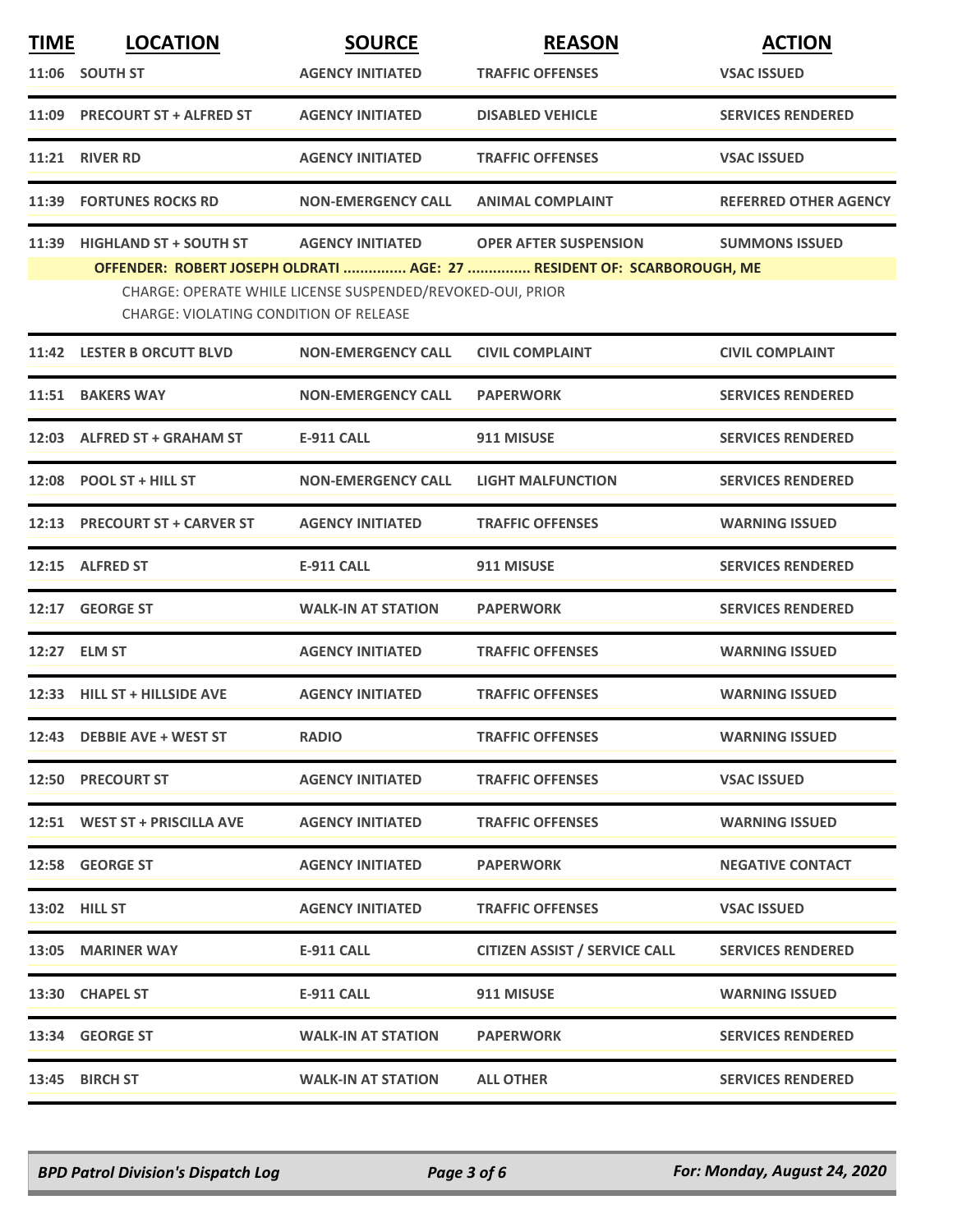| <b>TIME</b> | <b>LOCATION</b>                                                                                                                | <b>SOURCE</b>                     | <b>REASON</b>                                                           | <b>ACTION</b>             |  |  |  |
|-------------|--------------------------------------------------------------------------------------------------------------------------------|-----------------------------------|-------------------------------------------------------------------------|---------------------------|--|--|--|
|             | 13:48 MAY ST                                                                                                                   | <b>AGENCY INITIATED</b>           | <b>TRAFFIC OFFENSES</b>                                                 | <b>SUMMONS ISSUED</b>     |  |  |  |
|             | OFFENDER: HEATHER L. GARLAND  AGE: 47  RESIDENT OF: SACO, ME                                                                   |                                   |                                                                         |                           |  |  |  |
|             | <b>CHARGE: FAILURE TO REGISTER VEHICLE</b>                                                                                     |                                   |                                                                         |                           |  |  |  |
|             | 14:01 JEFFERSON ST                                                                                                             | <b>WALK-IN AT STATION</b>         | <b>PAPERWORK</b>                                                        | <b>SERVICES RENDERED</b>  |  |  |  |
| 14:10       | <b>BIDDEFORD GATEWAY CTR</b>                                                                                                   | <b>NON-EMERGENCY CALL</b>         | <b>THEFT</b>                                                            | <b>SUMMONS ISSUED</b>     |  |  |  |
|             | OFFENDER: JAYDON STEVEN WARREN  AGE: 20  RESIDENT OF: BIDDEFORD, ME<br><b>CHARGE: THEFT BY UNAUTHORIZED TAKING OR TRANSFER</b> |                                   |                                                                         |                           |  |  |  |
|             |                                                                                                                                |                                   |                                                                         |                           |  |  |  |
|             | 14:21 MADDOX POND RD                                                                                                           | E-911 CALL                        | 911 MISUSE                                                              | <b>NEGATIVE CONTACT</b>   |  |  |  |
|             | 14:31 ALFRED ST                                                                                                                |                                   | AGENCY INITIATED PRO-ACTIVE RESPONSE TEAM                               | <b>SUMMONS ISSUED</b>     |  |  |  |
|             |                                                                                                                                |                                   | OFFENDER: DAISEAN ROOSEVELT MICHEL  AGE: 24  RESIDENT OF: BIDDEFORD, ME |                           |  |  |  |
|             | CHARGE: VIOLATING CONDITION OF RELEASE                                                                                         |                                   |                                                                         |                           |  |  |  |
|             | 14:41 ALFRED ST                                                                                                                | <b>E-911 CALL</b>                 | 911 MISUSE                                                              | <b>NEGATIVE CONTACT</b>   |  |  |  |
|             | 14:48 ADAMS ST                                                                                                                 | <b>NON-EMERGENCY CALL</b>         | <b>ANIMAL COMPLAINT</b>                                                 | <b>SERVICES RENDERED</b>  |  |  |  |
|             | 15:03 GEORGE ST                                                                                                                | <b>AGENCY INITIATED</b>           | <b>PAPERWORK</b>                                                        | <b>NEGATIVE CONTACT</b>   |  |  |  |
|             | 15:07 SADIE LN                                                                                                                 | NON-EMERGENCY CALL WARRANT ARREST |                                                                         | <b>ARREST(S) MADE</b>     |  |  |  |
|             |                                                                                                                                |                                   | OFFENDER: JEFFREY C ORNE  AGE: 32  RESIDENT OF: BIDDEFORD, ME           |                           |  |  |  |
|             | <b>CHARGE: WARRANT ARREST</b>                                                                                                  |                                   |                                                                         |                           |  |  |  |
|             | 15:12 CLEAVES ST                                                                                                               | <b>AGENCY INITIATED</b>           | <b>PAPERWORK</b>                                                        | <b>PAPERWORK SERVED</b>   |  |  |  |
|             | 15:17 ALFRED ST                                                                                                                | <b>NON-EMERGENCY CALL</b>         | <b>COURT ORDERED CHECK IN</b>                                           | <b>NO VIOLATION</b>       |  |  |  |
| 15:22       | <b>BIRCH ST + ALFRED ST</b>                                                                                                    | <b>AGENCY INITIATED</b>           | <b>ASSIST OTHER AGENCY</b>                                              | <b>NEGATIVE CONTACT</b>   |  |  |  |
|             | 15:27 HILL ST                                                                                                                  | <b>E-911 CALL</b>                 | ATTEMPTED/THREATENED SUICIDE REPORT TAKEN                               |                           |  |  |  |
|             | 15:30 ALFRED ST                                                                                                                | <b>NON-EMERGENCY CALL</b>         | <b>HARASSMENT</b>                                                       | <b>UNFOUNDED</b>          |  |  |  |
|             | 16:11 ELM ST                                                                                                                   | <b>NON-EMERGENCY CALL</b>         | <b>ANIMAL COMPLAINT</b>                                                 | <b>SERVICES RENDERED</b>  |  |  |  |
|             | 16:17 CENTER ST                                                                                                                | <b>NON-EMERGENCY CALL</b>         | <b>PARKING COMPLAINT</b>                                                | <b>NO ACTION REQUIRED</b> |  |  |  |
|             | <b>16:28 GUINEA RD</b>                                                                                                         | <b>AGENCY INITIATED</b>           | <b>TRAFFIC OFFENSES</b>                                                 | <b>WARNING ISSUED</b>     |  |  |  |
|             | 16:40 MAINE TPKE                                                                                                               | <b>E-911 CALL</b>                 | 911 MISUSE                                                              | <b>CALL TRANSFERRED</b>   |  |  |  |
|             | 16:44 POOL ST                                                                                                                  | <b>AGENCY INITIATED</b>           | <b>TRAFFIC OFFENSES</b>                                                 | <b>WARNING ISSUED</b>     |  |  |  |
|             | 16:51 SULLIVAN ST                                                                                                              | <b>NON-EMERGENCY CALL</b>         | <b>CODES ENFORCEMENT</b>                                                | <b>NO ACTION REQUIRED</b> |  |  |  |
|             | 16:51 POOL ST                                                                                                                  | <b>AGENCY INITIATED</b>           | <b>TRAFFIC OFFENSES</b>                                                 | <b>VSAC ISSUED</b>        |  |  |  |

*BPD Patrol Division's Dispatch Log Page 4 of 6 For: Monday, August 24, 2020*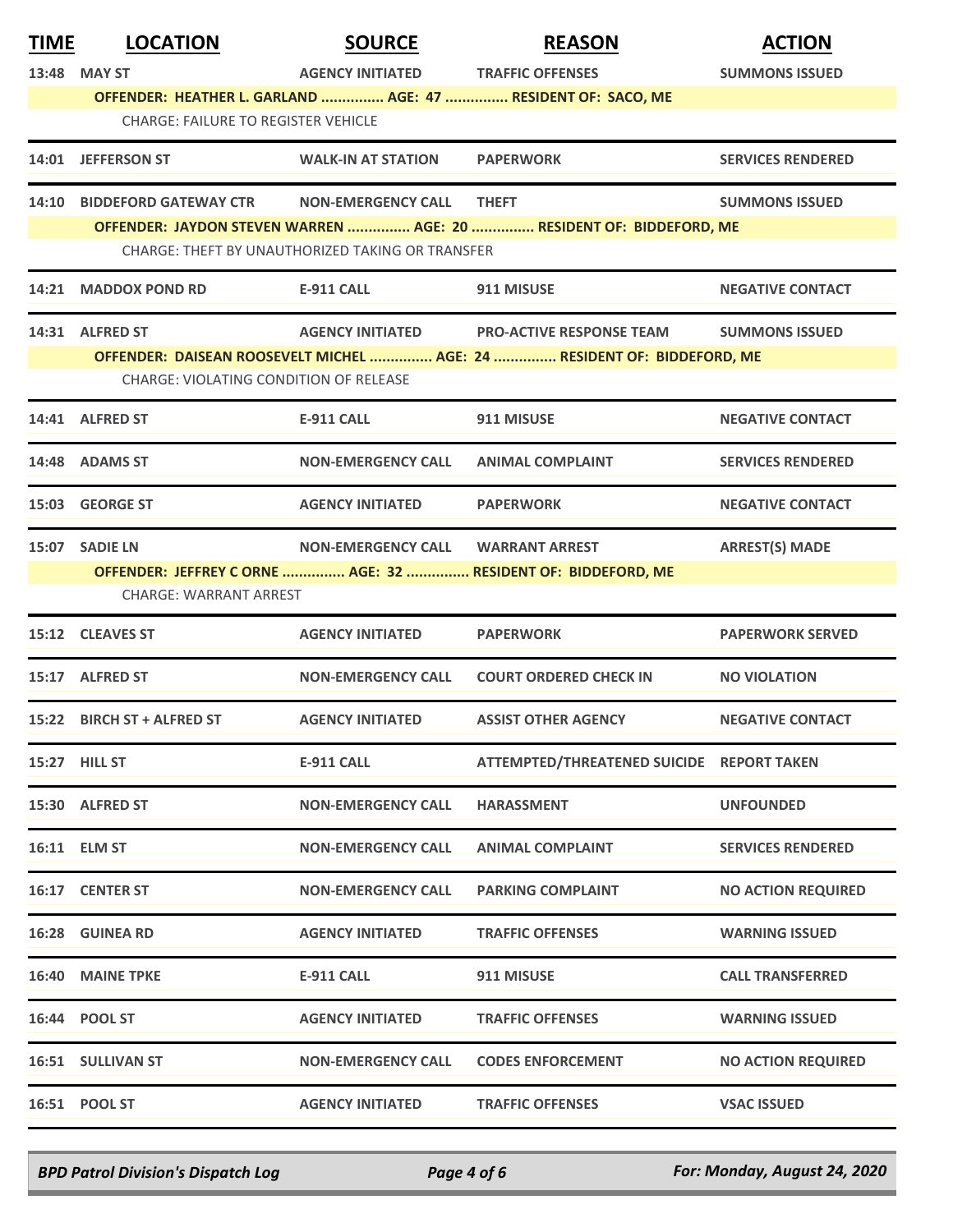| <b>TIME</b> | <b>LOCATION</b>                                                                                                   | <b>SOURCE</b>             | <b>REASON</b>              | <b>ACTION</b>             |  |  |
|-------------|-------------------------------------------------------------------------------------------------------------------|---------------------------|----------------------------|---------------------------|--|--|
|             | 17:03 ALFRED ST                                                                                                   | <b>WALK-IN AT STATION</b> | <b>PRISONER PROCESS</b>    | <b>ARREST(S) MADE</b>     |  |  |
|             | 17:09 MAIN ST                                                                                                     | <b>NON-EMERGENCY CALL</b> | <b>DISTURBANCE / NOISE</b> | <b>SERVICES RENDERED</b>  |  |  |
|             | 17:12 POOL ST                                                                                                     | <b>AGENCY INITIATED</b>   | <b>TRAFFIC OFFENSES</b>    | <b>WARNING ISSUED</b>     |  |  |
|             | 17:23 POOL ST                                                                                                     | <b>AGENCY INITIATED</b>   | <b>TRAFFIC OFFENSES</b>    | <b>VSAC ISSUED</b>        |  |  |
|             | 17:28 EMERY ST + MAIN ST                                                                                          | <b>NON-EMERGENCY CALL</b> | <b>PARKING COMPLAINT</b>   | <b>SERVICES RENDERED</b>  |  |  |
|             | 17:42 POOL ST                                                                                                     | <b>AGENCY INITIATED</b>   | <b>TRAFFIC OFFENSES</b>    | <b>WARNING ISSUED</b>     |  |  |
|             | 17:54 SOUTH ST                                                                                                    | <b>AGENCY INITIATED</b>   | <b>ARTICLES LOST/FOUND</b> | <b>REPORT TAKEN</b>       |  |  |
|             | 17:56 POOL ST                                                                                                     | <b>AGENCY INITIATED</b>   | <b>TRAFFIC OFFENSES</b>    | <b>WARNING ISSUED</b>     |  |  |
|             | <b>18:01 BRACKETT POINT RD</b>                                                                                    | <b>NON-EMERGENCY CALL</b> | <b>DISTURBANCE / NOISE</b> | <b>UNFOUNDED</b>          |  |  |
|             | 18:03 POOL ST                                                                                                     | <b>AGENCY INITIATED</b>   | <b>TRAFFIC OFFENSES</b>    | <b>VSAC ISSUED</b>        |  |  |
|             | <b>18:10 PIKE ST</b>                                                                                              | <b>WALK-IN AT STATION</b> | <b>ESCORTS / RELAYS</b>    | <b>REPORT TAKEN</b>       |  |  |
|             | 18:19 ELM ST                                                                                                      | <b>NON-EMERGENCY CALL</b> | <b>JUVENILE OFFENSES</b>   | <b>SERVICES RENDERED</b>  |  |  |
|             | 18:21 POOL ST                                                                                                     | <b>AGENCY INITIATED</b>   | <b>TRAFFIC OFFENSES</b>    | <b>VSAC ISSUED</b>        |  |  |
|             | 18:25 ELM ST + SOUTH ST                                                                                           | <b>E-911 CALL</b>         | <b>WEAPONS</b>             | <b>UNFOUNDED</b>          |  |  |
|             | 18:31 ELM ST                                                                                                      | <b>NON-EMERGENCY CALL</b> | <b>SHOPLIFTING</b>         | <b>SUMMONS ISSUED</b>     |  |  |
|             | OFFENDER: GLYNNIS CAMLIN  AGE: 32  RESIDENT OF: BIDDEFORD, ME<br>CHARGE: THEFT BY UNAUTHORIZED TAKING OR TRANSFER |                           |                            |                           |  |  |
|             | <b>18:36 BREAKWATER AVE</b>                                                                                       | <b>NON-EMERGENCY CALL</b> | <b>DISTURBANCE / NOISE</b> | <b>UNFOUNDED</b>          |  |  |
|             | 19:00 MAY ST                                                                                                      | <b>E-911 CALL</b>         | 911 MISUSE                 | <b>SERVICES RENDERED</b>  |  |  |
|             | <b>19:11 MAIN ST</b>                                                                                              | <b>E-911 CALL</b>         | 911 MISUSE                 | <b>NO ACTION REQUIRED</b> |  |  |
|             | 19:18 ALFRED ST                                                                                                   | <b>NON-EMERGENCY CALL</b> | <b>ARTICLES LOST/FOUND</b> | <b>REPORT TAKEN</b>       |  |  |
|             | 19:23 ALFRED ST + BOULDER WAY                                                                                     | <b>AGENCY INITIATED</b>   | <b>TRAFFIC OFFENSES</b>    | <b>VSAC ISSUED</b>        |  |  |
|             | <b>20:02 BRACKETT POINT RD</b>                                                                                    | <b>NON-EMERGENCY CALL</b> | <b>DISTURBANCE / NOISE</b> | <b>UNFOUNDED</b>          |  |  |
|             | 20:06 MASON ST                                                                                                    | <b>WALK-IN AT STATION</b> | <b>HARASSMENT</b>          | <b>SERVICES RENDERED</b>  |  |  |
|             | 20:41 PIKE ST + POOL ST                                                                                           | <b>NON-EMERGENCY CALL</b> | <b>DRUG</b>                | <b>GONE ON ARRIVAL</b>    |  |  |
|             | 21:07 PIKE ST + POOL ST                                                                                           | <b>NON-EMERGENCY CALL</b> | <b>DRUG</b>                | <b>SERVICES RENDERED</b>  |  |  |
|             |                                                                                                                   |                           |                            |                           |  |  |

*BPD Patrol Division's Dispatch Log Page 5 of 6 For: Monday, August 24, 2020*